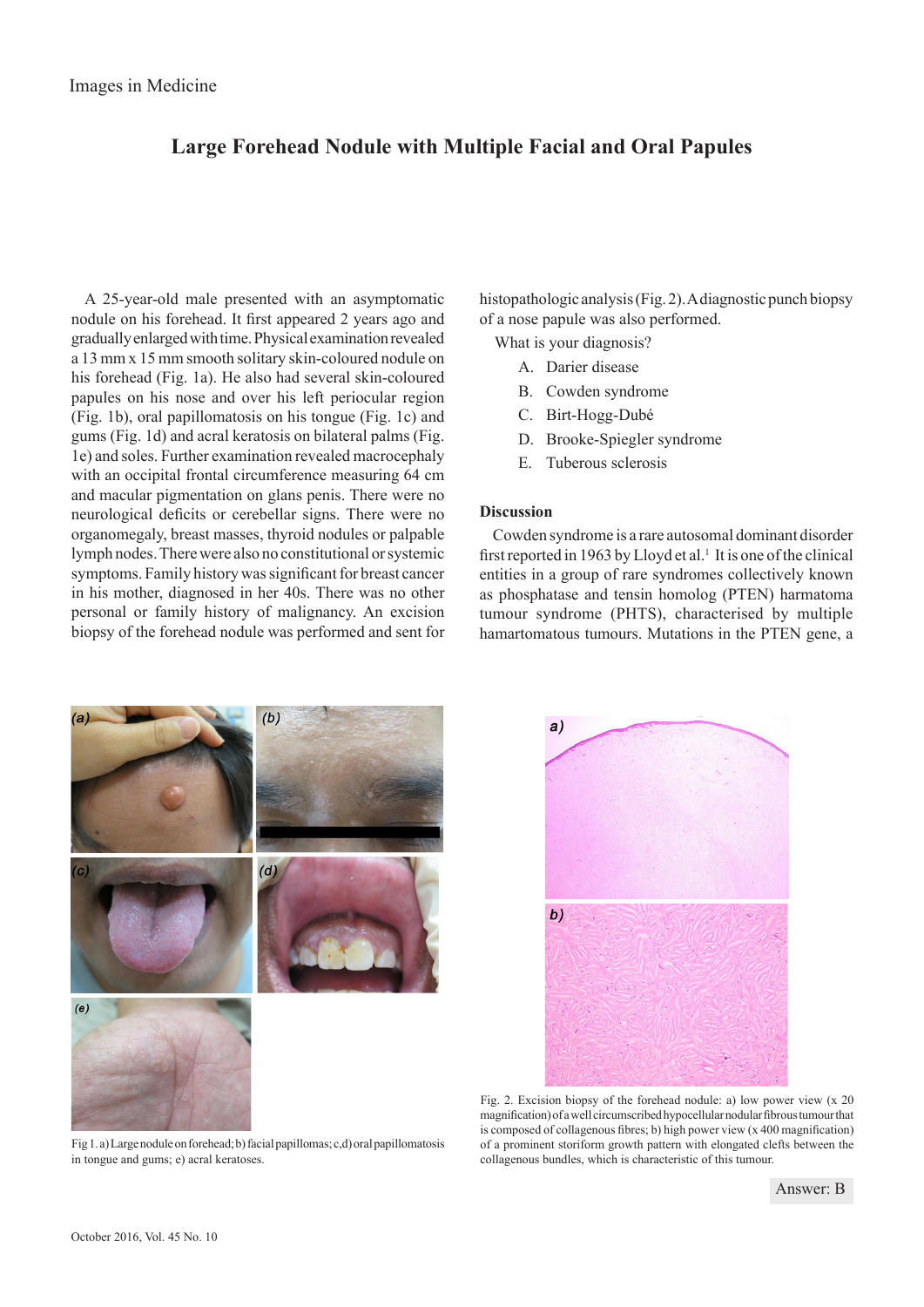tumour suppressor gene, results in the dysregulation of the phosphatidylinositol 3-kinase-AKT and mammalian target of rapamycin (mTOR) signalling pathways. This results in dysfunction of cell proliferation, cell cycle progression, and apoptosis, overall contributing to oncogenesis.2

The International Cowden Consortium diagnostic criteria proposed by an international group of experts is categorised into pathognomonic criteria, major criteria and minor criteria<sup>3</sup> as presented in Table 1.

Our patient fulfilled operational diagnostic criteria for Cowden syndrome—he had multiple cutaneous facial papules, oral mucosal papillomatosis and multiple palmoplantar acral keratosis bilaterally. In addition, he fulfilled 1 major criteria—macrocephaly ( $\geq$ 97<sup>th</sup> percentile). He also had macular pigmentation, a feature known to be associated with PTEN mutations. A biopsy of a facial papule (nose) showed a fibrous papule. Although it did not show trichilemmoma, he had fulfilled the other criteria described above. An excision biopsy of the forehead nodule was performed and closed with an advancement flap. Its histopathological examination was consistent with a sclerotic fibroma. Sclerotic fibroma, or storiform collagenoma, is an uncommon cutaneous neoplasm first reported in 1972 by Weary at al.<sup>4</sup> It is characterised histologically by a well circumscribed and non-encapsulated dermal nodule comprising hypocellular sclerotic collagenous bundles with prominent clefts. Although it may occur as a sporadic tumour, there is a known association with Cowden syndrome which further supports the diagnosis in our patient.

As the facial papules were benign and asymptomatic, and the patient was not concerned with his cosmetic appearance, they were left alone. As per screening guidelines advocated by National Comprehensive Cancer Network (NCCN),<sup>3</sup> we completed a full clinical examination with a baseline thyroid ultrasound scan and educated him on the signs and symptoms of cancer. He was also referred to our gastroenterology colleagues for endoscopic evaluation. Last but not least, he was referred to the adult's genetic clinic for counselling and family screening. He underwent genetic testing which showed a deleterious mutation in PTEN gene, confirming the diagnosis of Cowden syndrome.

## Table 1. International Cowden Consortium Diagnostic Criteria

| radio 1. micrimuonal Cowaen Consortium Diagnostic Criteria                                                                                                                                                                                                                       |                                                                                         |                                                              |
|----------------------------------------------------------------------------------------------------------------------------------------------------------------------------------------------------------------------------------------------------------------------------------|-----------------------------------------------------------------------------------------|--------------------------------------------------------------|
| Pathognomonic Criteria                                                                                                                                                                                                                                                           | <b>Major Criteria</b>                                                                   | <b>Minor Criteria</b>                                        |
| 1. Mucocutaneous lesions<br>- facial trichilemmomas<br>- acral keratosis<br>- papillomatous lesions                                                                                                                                                                              | 1. Breast carcinoma                                                                     | 1. Other thyroid lesions (adenoma or<br>multinodular goitre) |
| 2. Lhermitte-Duclos disease (adult)                                                                                                                                                                                                                                              | 2. Thyroid carcinoma (especially follicular)                                            | 2. Mental retardation (IQ $\leq$ 75)                         |
|                                                                                                                                                                                                                                                                                  | 3. Macrocephaly (occipital frontal circumference<br>$\geq$ 97 <sup>th</sup> percentile) | 3. GI harmatomas                                             |
|                                                                                                                                                                                                                                                                                  | 4. Endometrial carcinoma                                                                | 4. Lipomas                                                   |
|                                                                                                                                                                                                                                                                                  |                                                                                         | 5. Fibrocystic disease of the breast                         |
|                                                                                                                                                                                                                                                                                  |                                                                                         | 6. Uterine fibroids                                          |
|                                                                                                                                                                                                                                                                                  |                                                                                         | 7. Fibromas                                                  |
|                                                                                                                                                                                                                                                                                  |                                                                                         | 8. Genitourinary tumours or malformations                    |
| <b>Operational Diagnosis</b>                                                                                                                                                                                                                                                     |                                                                                         |                                                              |
| 1. Two or more major criteria                                                                                                                                                                                                                                                    |                                                                                         |                                                              |
| 2. One major and 3 minor criteria                                                                                                                                                                                                                                                |                                                                                         |                                                              |
| 3. Four minor criteria                                                                                                                                                                                                                                                           |                                                                                         |                                                              |
| 4. Mucocutaneous lesions alone in conjunction with:<br>$- \geq 6$ facial papules ( $\geq 3$ trichilemmomas) or,<br>- cutaneous facial papules and oral mucosal papillomatosis or,<br>- oral mucosal papillomatosis and acral keratosis or,<br>$- \geq 6$ palmoplantar keratosis. |                                                                                         |                                                              |
| For Individuals in a Family in which 1 Relative is Diagnostic for Cowden Syndrome                                                                                                                                                                                                |                                                                                         |                                                              |
| • A pathognomonic criterion<br>• Any one major criteria with or without minor criteria<br>• Two minor criteria<br>• History of Bannayan-Riley-Ruvalcaba syndrome (BRRS)                                                                                                          |                                                                                         |                                                              |

GI: Gastrointestinal; IQ: Intelligence quotient